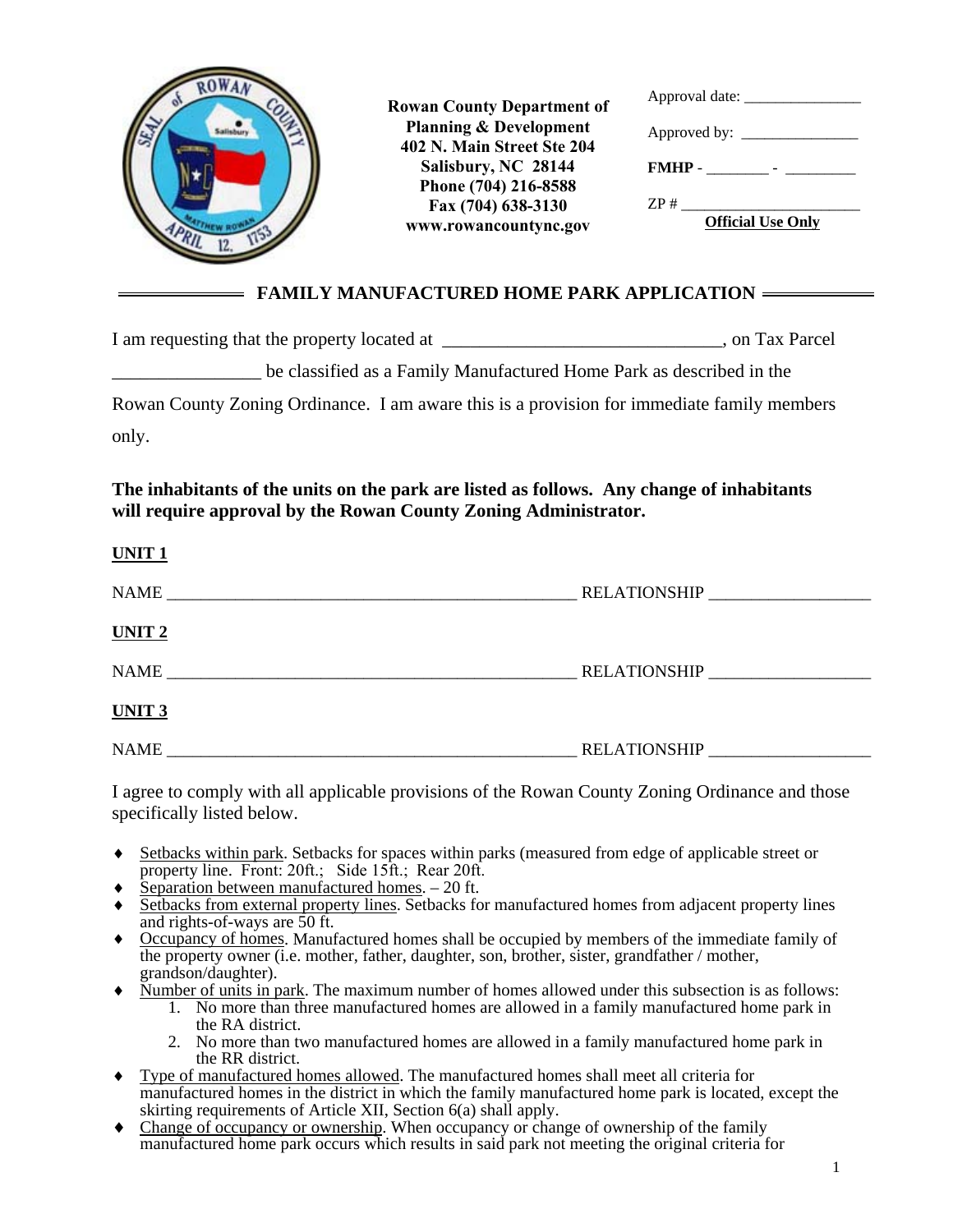approval as a family manufactured home park, the manufactured homes shall become conforming with the underlying district.

A site plan must accompany this application including the following information:

- 1. Approximate boundaries of the property, lot dimensions
- 2. Locations of existing and proposed dwelling units
- 3. If adding  $2<sup>nd</sup>$  driveway to Family MHP you will need to apply and be approved for a driveway permit from the DOT. Also show location of driveway/s.

| Type of water system being utilized: Individual Well $\Box$ Multi-Connection $\Box$ Public $\Box$ |  |
|---------------------------------------------------------------------------------------------------|--|
| Method of sewage treatment system being utilized: Individual Septic $\Box$ Public $\Box$          |  |

## COMPLETE SITE PLAN ON NEXT PAGE ▶

I certify that the information provided above is true and correct, and I am the owner of the subject property and fully understand and agree to comply with all applicable provisions of the Rowan County Zoning Ordinance.

| Signature                                                       |  | Date of Signature |  |  |  |
|-----------------------------------------------------------------|--|-------------------|--|--|--|
|                                                                 |  |                   |  |  |  |
|                                                                 |  |                   |  |  |  |
| County and State, do hereby certify that                        |  |                   |  |  |  |
| ersonally appeared before personally appeared before            |  |                   |  |  |  |
| me this day and acknowledged the due execution of the foregoing |  |                   |  |  |  |
| instrument.                                                     |  |                   |  |  |  |
| My commission expires $\_\_\_\_\_\_\_$ , 20 $\_\_\_\_\$ .       |  | <b>SEAL</b>       |  |  |  |